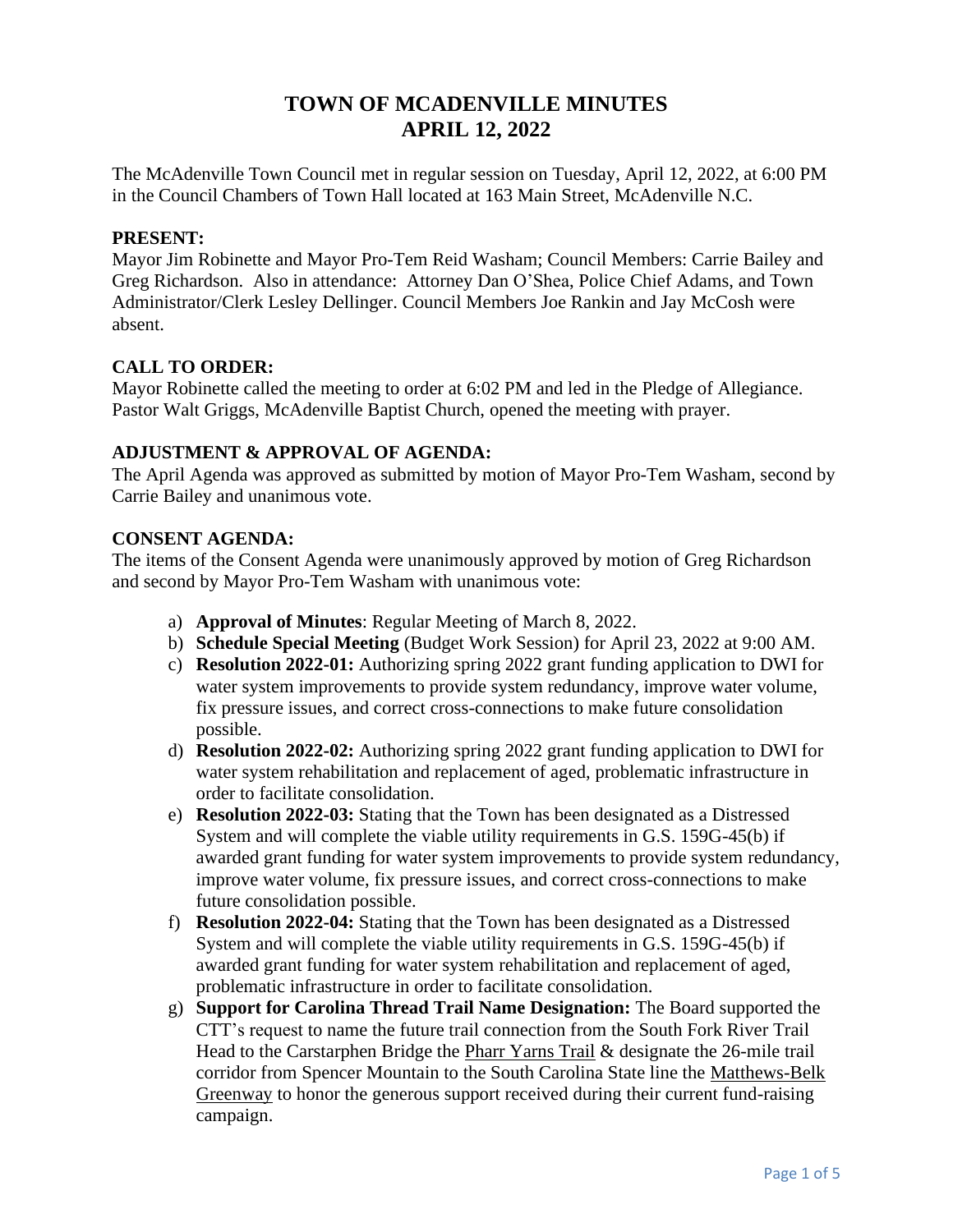- h) **Renewal of HOME Consortium Agreement:** The Board supported renewal of the Town's participation in the U.S. Department of Housing and Urban Development's HOME Investment Partnership Program with the Gastonia/Gaston County Consortium for the successive three-year qualification period of 2023-2025. The Consortium allows the City of Gastonia to apply for and carry out federal programs addressing the housing and community needs of low to moderate income households and persons with special needs in participating communities.
- i) **Letter of Support for NCDOT's Multimodal Project Discretionary Grant Application:** Improvements to the I-85 corridor in Gaston and Cleveland counties have been needed for more than 20 years. The NCDOT is applying for a MPDG grant to help fund deficits in the I-85 FUTURES project associated with recent increases in construction material costs. The Board agreed to provide a letter of support to the NCDOT for their multimodal project grant application.

# **WATER & WASTEWATER MRF STUDY PRESENTATION:**

The Town was awarded grants in April 2021 from NCDEQ for a Merger/Regionalization Feasibility Study for both the water and sewer systems. The purpose of the study is to evaluate the Town's financial position related to infrastructure needs and understand the possible future outcomes if McAdenville continues to contract O&M with TRU verses moving forward with a system merger. Megan Powell and Damon Dequenne from WithersRavenel attended the meeting to present the final MRF study to the Board. Ms. Powell distributed copies of the study and gave a slide show presentation. She explained the process and resources used by WithersRavenel to complete the study, adding that a status quo and merger option was explored for each system. It was noted that the town's current CIP was adjusted to reflect the current market values increasing the total project costs from \$5.9 million to \$7.2 million. Ms. Powell concluded that the MRF report is intended to be one component of the decision-making process the partners can use as they begin to craft decisions that move them toward stronger, more viable water and sewer systems for the McAdenville area. She added that the information contained within the report is best used as a guide for next steps for the Board to decide which options warrant further exploration, pursuing funding opportunities, or moving forward with merger discussions. Following the presentation, Reid Washam asked why the study did not demonstrate how a merger would impact TRU's net position. Megan replied that since the study was for McAdenville it only provided a "high-level" synopsis of the financial impact on TRU. Damon Dequenne added that the goal of the study is to provide a basis for opening merger discussions with TRU, and the specific financial impacts for both partners would be scrutinized during the negotiation process. Reid Washam asked if WithersRavenel could provide an interactive spreadsheet based on the Town's current financials that could be manipulated as future financial decisions are made. WithersRavenel representatives felt this was a reasonable request and agreed to have a deliverable to town staff within two weeks. Megan Powell and Damon Dequenne thanked the Mayor and Board for the opportunity to support McAdenville with the MRF study and added that they would be happy to assist with future opportunities for the Town.

### **REZONING APPLICATION FOR 5103 WILKINSON BLVD:**

Lesley Dellinger stated that the Public Hearing on the application for rezoning of 5103 Wilkinson Blvd was held on March 31, 2022 at 6:00 PM. There were no public comments opposing the project at the hearing. The Planning Board held their monthly meeting following the Public Hearing and reviewed the zoning map amendment request from WDT Development. The Planning Board voted unanimously to recommend approval of the application and have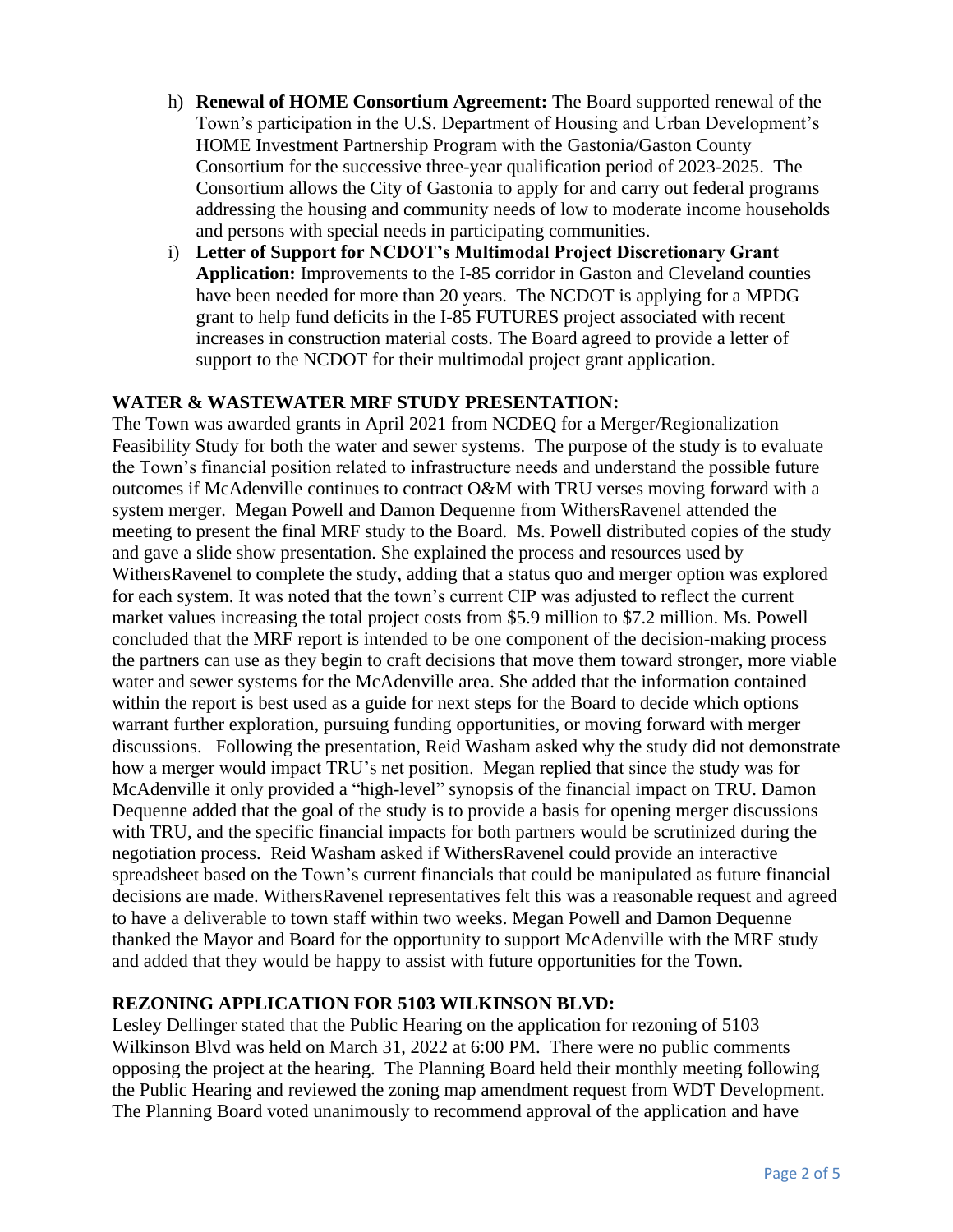provided a formal statement of consistency and list of proposed conditions for Council's consideration. Lesley asked the Board to reference the memo to Town Council dated April 4, 2022 in their agenda packets. She stated the memo contained the list of recommended conditions submitted to the applicant. Since all conditions attached to a conditional rezoning must be mutually agreed upon by the Board and the applicant, Attorney Dan O'Shea has handled the negotiations. Attorney O'Shea stated that he had been working with the applicant's attorney on modifications to the recommended conditions compiled by the Planning Board. He distributed a memo to the Board dated April 12, 2022 with the applicant's requested updates and modifications highlighted. The revisions were discussed in detail with the Board. Mayor Robinette asked Mr. Drake, representative for WDT Development, to come to the podium and answer questions from the Board. Carrie Bailey questioned the reduction in parking for the facility and asked what methodology was used to determine how many spaces were needed. Mr. Drake replied that the reduction in parking was based on utilization at other properties they have developed and supported by their property management company which oversees over 50 senior housing communities. Carrie Bailey asked if there was available space in the site plan to add an overflow lot or additional parking spaces? Mr. Drake stated that there was plenty of land to add additional parking should the need arise. He added that the reduction in parking standard would only impact the residents and would in no way negatively impact the residents of the Town. Greg Richardson motioned to approve the application for rezoning of parcel #213448 located at 5103 Wilkinson Blvd from C-2 to RMF/CZ for development of an affordable senior (55+) rental community with the conditions stated in the April 12, 2022 memo from Town Attorney, Dan O'Shea. The motion was seconded by Mayor Pro-Tem Washam but failed to pass due to lack of a majority vote. (Yes vote by Greg Richardson and Reid Washam; No vote by Carrie Bailey.) Carrie Bailey stated that she supports the rezoning application but feels the requested reduction in the parking standard is too low. Attorney O'Shea asked how many spaces she would consider adequate for the development. Carrie Bailey replied that 106 spaces would be acceptable. Attorney O'Shea addressed Mr. Drake asking if he would agree on behalf of WDT development to provide 106 parking spaces as a condition for rezoning. Mr. Drake accepted the condition to provide a minimum of 106 parking spaces with the development. Carrie Bailey motioned to approve the application for rezoning of parcel #213448 located at 5103 Wilkinson Blvd from C-2 to RMF/CZ for development of an affordable senior (55+) rental community with the conditions stated in the April 12, 2022 memo from Town Attorney, Dan O'Shea, subject to a rejection of the proposed 96 parking spaces and increasing the minimum parking allowance to 106 spaces. The motion was seconded by Mayor Pro-Tem Washam and passed unanimously.

#### **MCADENVILLE GREEENWAY PARKING PROJECT:**

Bid solicitations were distributed on February 17, 2022, for the McAdenville Greenway Parking Project. Two proposals were received by the deadline of March 16, 2022, at 5:00PM.

- Custom Site Development & Paving for \$132,686.00.
- Lewis Grading & Paving for \$139,978.75.

Staff stated that both bids were reviewed by the landscape architect, David Ledford, who did the site plan drawings. He confirmed that both bids included the items listed in the General Scope of Anticipated Services. He said that the Lewis Grading proposal was more detailed in terms of cost and work to be performed whereas the Custom bid was more open ended not detailing the work but stating it would be done per the plan. The bids were comparable except for the landscaping component from Sheet 3 of the site plan. Custom's proposal included \$15,600 in landscaping materials. 5 Red Maples, 6 Redbuds, 9 Dogwoods, 6 black gum trees, 9 Oakland hollies, 20 daylilies, soil amendments and bed prep. Lesley added she emailed the contractors to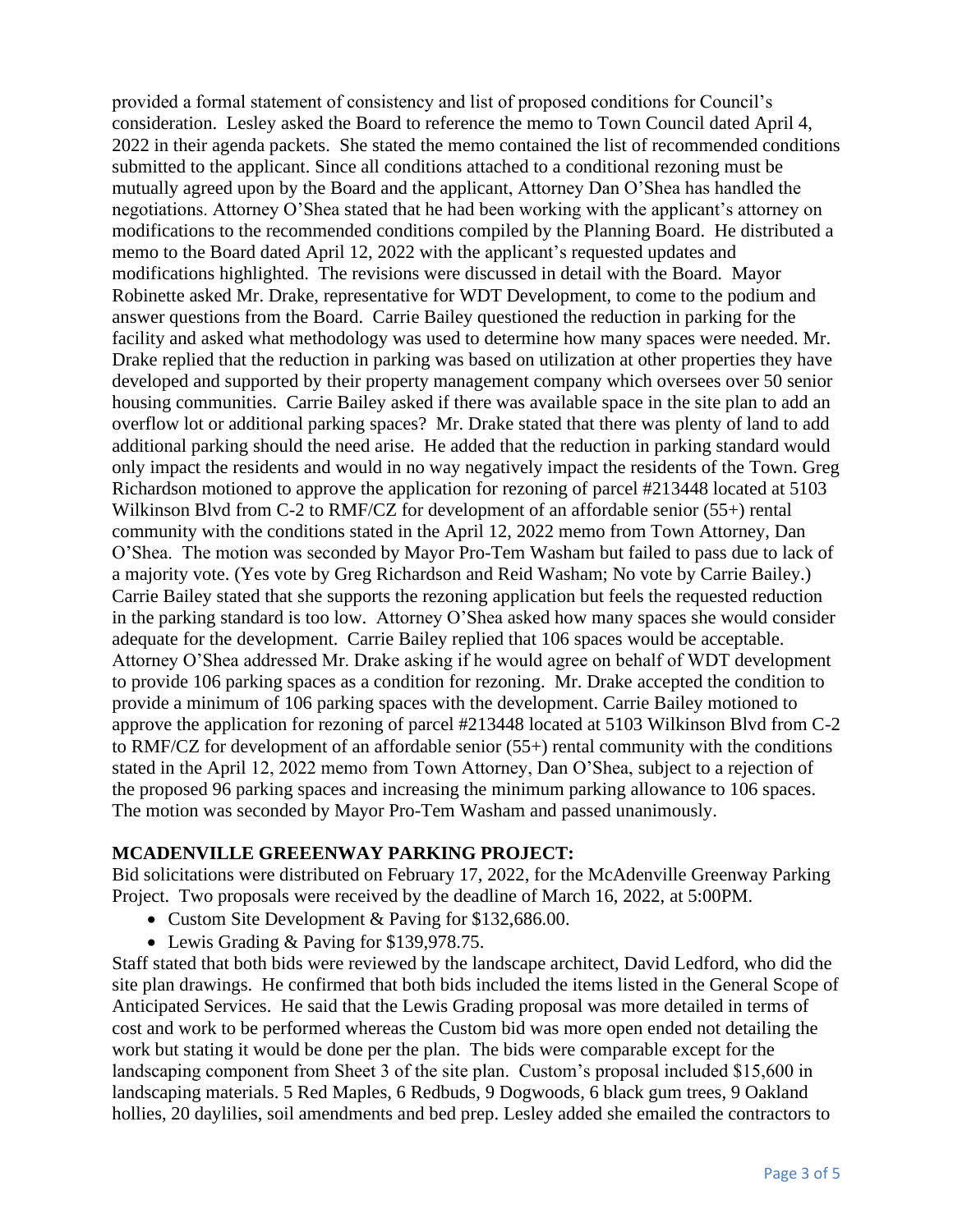determine current availability for mobilization. Custom's approximate start time is May 9, 2022, and a response was not received from Lewis Grading. However, Lewis Grading did mention when delivering their bid that they would not be available until late June. Greg Richardson stated that installing landscaping in the middle of summer was a waste of money since there would not be irrigation. He questioned if the landscaping piece could be postponed till fall or removed from the cost of the proposal. Following discussion Mayor Pro-Tem Washam motioned to award the construction contract to the low bidder, Custom Site Development & Paving for \$132,686.00 if they will agree to delay the installation of the landscaping till late fall or remove it from the proposal. The motion was seconded by Carrie Bailey and passed unanimously.

# **POLICE DEPARTMENT REPORT:**

Chief Adams stated that his officers were on tract to complete the State mandated firearms training by the end of April. His department has made training a priority, allowing his officers to participate in a broader array of classes benefiting themselves and the community they serve. Mayor Robinette asked if the trespassing situation in the Forest Heights neighborhood had been resolved. Chief Adams stated that the situation was a civil disagreement located outside the town limits of McAdenville therefore the County Sheriff's office was managing the case.

### **STAFF REPORT:**

LGC/DWI Meeting - Lesley Dellinger stated that while working with WithersRavenel on the spring funding application for NC DEQ it was recommended that McAdenville try to obtain a non-viable utility designation to position the Town to submit the most competitive application possible. The State Water Infrastructure Authority and the Local Government Commission have developed criteria to determine how local government units should be assessed for need and eligibility under the Viable Utility Reserve. If a unit is identified as non-viable it must: Conduct an asset assessment and rate study, participate in a training and educational program, and develop an action plan.

Mayor Robinette felt like the Town could meet the conditions, so on March 30<sup>th</sup>, with the help of WithersRavenel and Two Rivers Staff, McAdenville presented a slide presentation to the pertinent staff members of DWI and the LGC lobbying for the non-viable designation. Unfortunately, they did not feel that McAdenville qualified for the non-viable designation but were open to considering designating us as a distressed unit. This designation basically has the same compliance requirements as non-viable, and on the upside would allow the Town to compete for the \$544 million in grant monies designated for Distressed or At-Risk systems vs. the \$54.1 million category we qualify for now. Lesley added that the current plan is to submit two funding applications in the Spring round: one for Water Line Rehabilitation and the other for Water System Improvements. Applications are due May 2, 2022.

River Link Trail Connection – Lesley Dellinger provided the Board with an update on the proposed River Link trail that will connect downtown McAdenville to Goat Island in Cramerton. She stated that planning has been held up on the project due to the reallocation of CMAQ funding on the Cramerton portion. The CMAQ funding is now secure and the partners in the project have begun meeting monthly to coordinate planning efforts. The current alignment is slated to run along Riverside Drive and through the Pogorzelski property. The committee wanted to investigate other alignment possibilities and the idea of having a bridge that spanned the South Fork and tied into McAdenville's existing greenway trail was presented for consideration. Cramerton used LaBella to prepare preliminary cost estimates for the bridge alignment and unfortunately the project would be approximately \$17 million therefore the idea